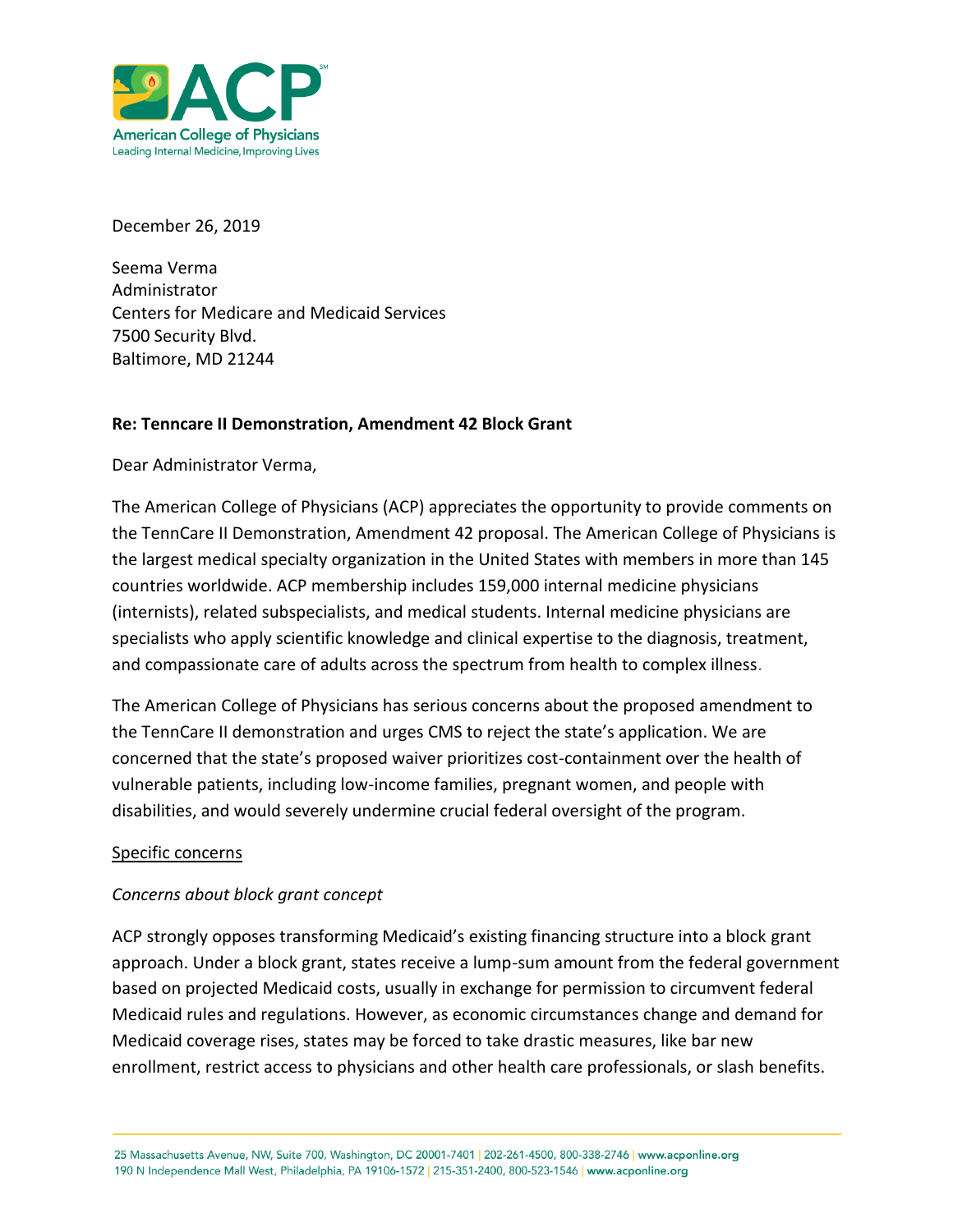Tennessee's proposal attempts to address enrollment fluctuations by creating a per-capita cap for new enrollee spending, but such mechanisms are insufficient if the per-capita cost of health care grows above the inflation factor. Over the last 15 years, the state has disenrolled vulnerable enrollees during periods of fiscal hardship (1) and we are concerned that the state would again implement policies to directly or indirectly reduce enrollment.

## *Proposal would cut current and future coverage benefits*

The state requests to develop a restrictive "commercial-style" closed formulary with at least one drug available per therapeutic class. The state argues that this would allow them to consider a drug's clinical efficacy and affordability. However, since the primary intent of block grant financing is cost containment, it is likely that a drug's cost will be the sole criterion for formulary inclusion. Further, ACP's Tennessee chapter has described Tenncare's drug coverage as "already sparse" and expressed concern that the time-consuming prior approval process for uncovered medications would be maintained. ACP is also concerned that the state requests exemption from any future federal mandates, including eligibility and coverage requirements, which could make it difficult for the state to address patient needs during emerging health care challenges.

# *Proposal seeks exemptions from federal oversight and managed care regulations*

ACP is concerned about the state's proposal to waive managed care requirements under 42 CFR Part 438. These include requirements regarding enrollment processes, actuarial soundness, network adequacy standards, and others designed to ensure patients can access the care they need. Such regulations are not, as described in the proposal, "overly prescriptive and unnecessary," but crucial to ensuring states and managed care organizations are meeting the objectives of the program. The proposal is vague on how the state expects to achieve cost savings. Without this information, we are concerned that spending may be contained by taking actions that will result in physician reimbursement rate cuts, narrowed networks, or delayed access to care. Federal managed care regulations and oversight can serve as a bulwark against policies that could harm patients.

### Medicaid Expansion

The College is a strong supporter of Medicaid eligibility expansion, which is associated with greater access to care, better financial well-being, and improved chronic disease management. Emerging evidence connects Medicaid expansion to better self-reported health, acute and chronic disease outcomes, as well as reductions in mortality (2). ACP believes that the state should take the patient-centered approach and expand Medicaid eligibility, rather than pursue an unknown path that lacks accountability, prioritizes austerity over high-value patient care, and does not promote the objectives of the Medicaid program.